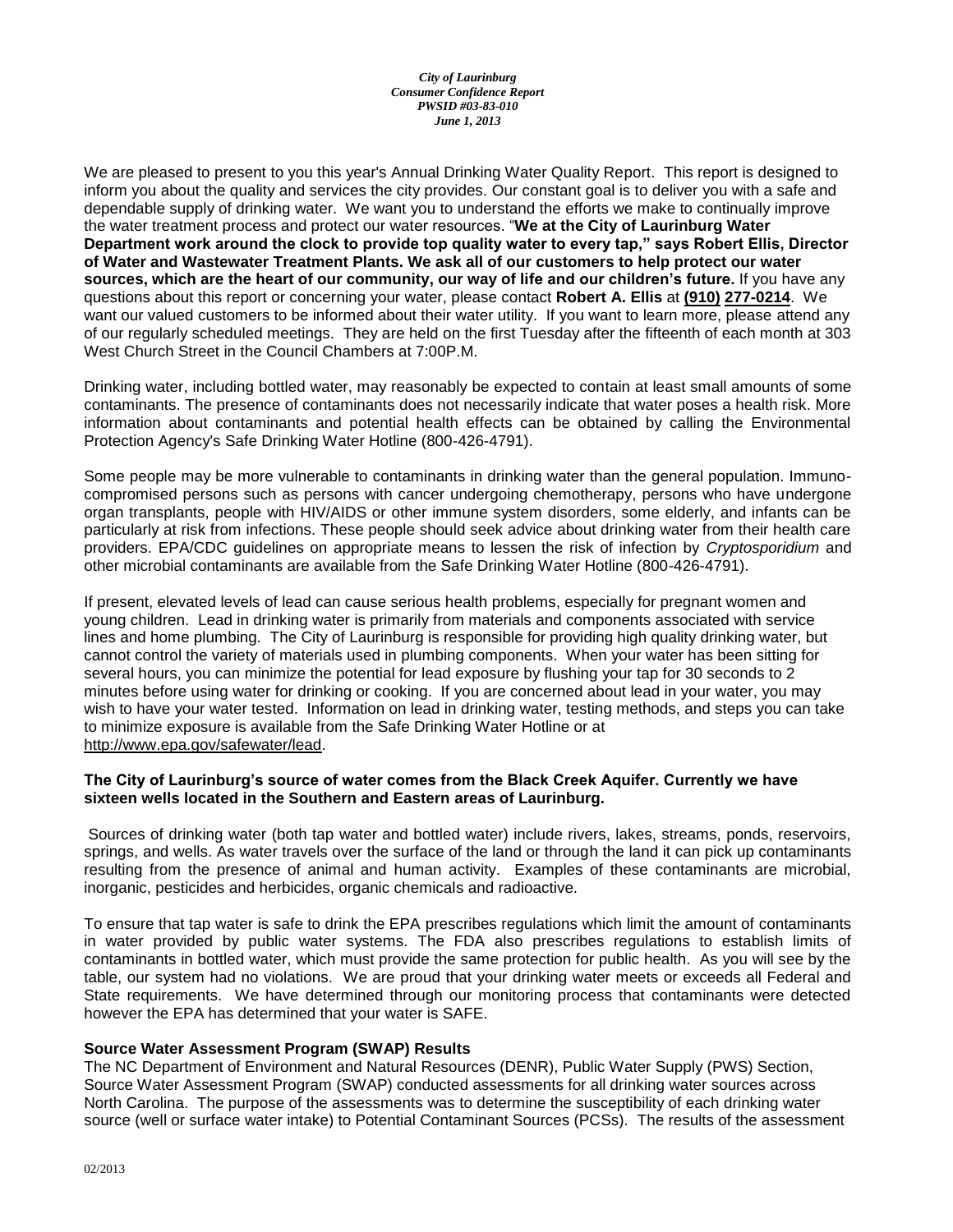are available in SWAP Assessment Reports that include maps, background information and a relative susceptibility rating of Higher, Moderate or Lower.

The relative susceptibility rating of each source for the City of Laurinburg was determined by combining the contaminant rating (number and location of PCSs within the assessment area) and the inherent vulnerability rating (i.e., characteristics or existing conditions of the well or watershed and its delineated assessment area). The assessment findings are summarized in the table below:

### **Susceptibility of Sources to Potential Contaminant Sources(PCS)**

| <b>Source Name</b>         | <b>Susceptibility Rating</b> | <b>SWAP Report Date</b> |  |
|----------------------------|------------------------------|-------------------------|--|
| Well#2,6,14,15,17,18,19&20 | <b>Higher</b>                | <b>March 2010</b>       |  |
| Well #5.6 &7-13            | Moderate                     | <b>March 2010</b>       |  |

The complete SWAP Assessment report for the City of Laurinburg may be viewed on the Web at: [www.ncwater.org/pws/swap.](http://www.ncwater.org/pws/swap) To obtain a printed copy of this report, send a written request to Source Water Assessment Program – Report Request, 1634 Mail Service Center, Raleigh, NC 27699-1634, or email requests to swap@ncdenr.gov. Please indicate your system name, "City of Laurinburg", PWSID 03-83-010 and provide your name, mailing address and phone number. If you have any questions about the SWAP report please contact the Source Water Assessment staff by phone at 919-707-9098.

It is important to understand that a susceptibility rating of "higher" does not imply poor water quality, only the system's potential to become contaminated by PCSs in the assessment area.

We routinely monitor contaminants in your drinking water according to Federal and State laws. The table on the following page lists all the drinking water contaminants that we detected in the last round of sampling for the particular contaminant group. The presence of contaminants does not necessarily indicate that water poses a health risk. **Unless otherwise noted, the data presented in this table is from testing done January 1 through December 31, 2012.** When water travels over land or underground it can pick up substances.

Unregulated contaminants are those for which EPA has not established drinking water standards. The purpose of unregulated contaminant monitoring is to assist EPA in determining the occurrence of unregulated contaminants in drinking water and whether future regulations are warranted.

#### **Important Drinking Water Definitions:**

*Non-Detects (ND)* - Laboratory analysis indicates that the contaminant is not present at the level of detection set for the particular methodology used.

*Parts per million (ppm) or Milligrams per liter (mg/L)* - One part per million corresponds to one minute in two years or a single penny in \$10,000.

*Parts per billion (ppb) or Micrograms per liter (ug/L)* - One part per billion corresponds to one minute in 2,000 years, or a single penny in \$10,000,000.

*Action Level (AL) -* The concentration of a contaminant which, if exceeded, triggers treatment or other requirements which a water system must follow.

*Maximum Contaminant Level (MCL)* - The highest level of a contaminant that is allowed in drinking water. MCLs are set as close to the MCLGs as feasible using the best available treatment technology.

*Maximum Contaminant Level Goal (MCLG)* - The level of a contaminant in drinking water below which there is no known or expected risk to health. MCLGs allow for a margin of safety.

### **Inorganic Contaminants**

| Contaminant<br>(units) | Sampl<br>e Date | MCL<br>Violati<br>on<br>Y/N | Your<br>Water | Range<br>Low<br>High | <b>MCLG</b> | <b>MCL</b> | Likely Source of<br>Contamination                                                                                                     |
|------------------------|-----------------|-----------------------------|---------------|----------------------|-------------|------------|---------------------------------------------------------------------------------------------------------------------------------------|
| Fluoride (ppm)         | 05/05/<br>11    | N                           | .94           |                      | 4           | 4          | Erosion of natural deposits;<br>water additive which promotes<br>strong teeth; discharge from<br>fertilizer and aluminum<br>factories |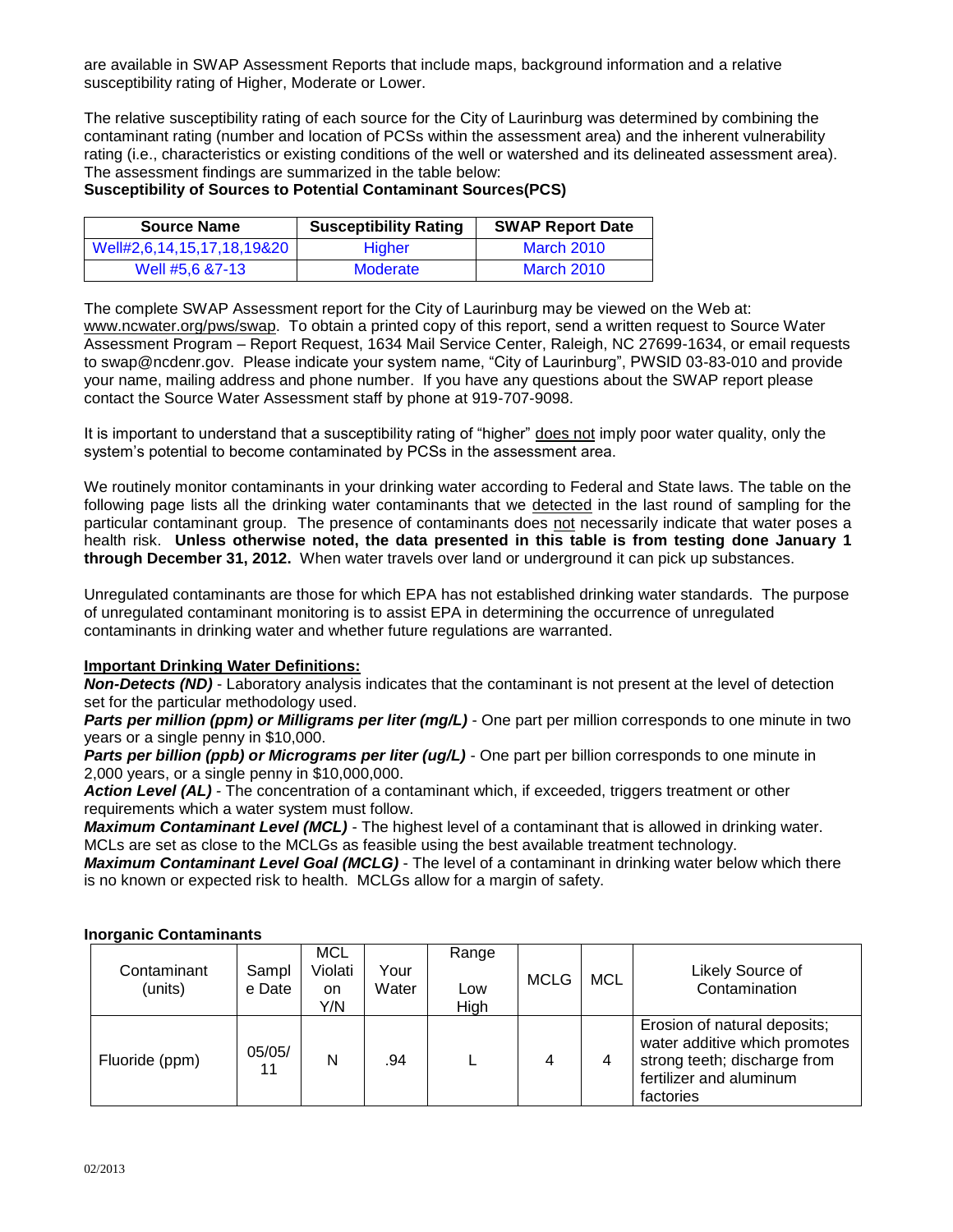### **Nitrate/Nitrite Contaminants**

| Contaminant (units)            | MCL<br>Violation<br>Y/N | Your<br>Water | Range<br>High<br>-ow | <b>MCL</b><br>G | <b>MCL</b> | Likely Source of Contamination                                                                       |
|--------------------------------|-------------------------|---------------|----------------------|-----------------|------------|------------------------------------------------------------------------------------------------------|
| Nitrate (as Nitrogen)<br>(ppm) | N                       | 1.29          | N/A                  | 10              | 10         | Runoff from fertilizer use;<br>leaching from septic tanks,<br>sewage; erosion of natural<br>deposits |

# **Unregulated Inorganic Contaminants**

| Contaminant<br>(units) | Sampl<br>e Date | Your<br>Water | Range<br>Low<br>High | Second<br>arv<br><b>MCL</b> |
|------------------------|-----------------|---------------|----------------------|-----------------------------|
| Sulfate (ppm)          | 05/05/          | $<$ 15        |                      | 250                         |

# **Volatile Organic Chemical (VOC) Contaminants**

| Contaminant (units) | Sam<br>ple<br>Date | MCL<br>Violati<br>on<br>Y/N | Your<br>Wat<br>er | Range<br>_OW<br>High | MCL<br>ت | <b>MCL</b> | Likely Source of<br>Contamination            |
|---------------------|--------------------|-----------------------------|-------------------|----------------------|----------|------------|----------------------------------------------|
| Tetrachloroethene   | 2/201<br>⌒         | N                           | $-.00$<br>∽       | N/A                  |          | 5          | Discharge from factories and<br>dry cleaners |

## **Lead and Copper Contaminants**

| Contaminant (units)                  | Sample<br>Date | Your<br>Water | # of sites<br>found<br>above the<br>AL | <b>MCLG</b> | AL       | Likely Source of<br>Contamination                                          |
|--------------------------------------|----------------|---------------|----------------------------------------|-------------|----------|----------------------------------------------------------------------------|
| Copper (ppm)<br>$(90th$ percentile)  | 03/2009        | .087          | 30                                     | 1.3         | $AL=1.3$ | Corrosion of household<br>plumbing systems; erosion of<br>natural deposits |
| (ppb)<br>Lead<br>$(90th$ percentile) | 03/2009        | <3            | 30                                     |             | $AL=15$  | Corrosion of household<br>plumbing systems, erosion of<br>natural deposits |

### **Radioactive Contaminants March 2009**

| Contaminant (units)             | Sample<br>Date | <b>MCL</b><br>Violation<br>Y/N | Your<br>Water | <b>MCLG</b> | <b>MCL</b> | Likely Source of<br>Contamination          |
|---------------------------------|----------------|--------------------------------|---------------|-------------|------------|--------------------------------------------|
| Alpha emitters (pCi/L)          | 05/11          | N                              | 7.8           | 0           | 15         | Erosion of natural deposits                |
| Beta/photon emitters<br>(pCi/L) |                |                                |               | 0           | $50*$      | Decay of natural and man-<br>made deposits |
| Combined radium<br>(pCi/L)      | 05/11          | N                              | 4.1           | 0           | 5          | Erosion of natural deposits                |
| Uranium (pCi/L)                 |                |                                |               | 0           | 20.1       | Erosion of natural deposits                |